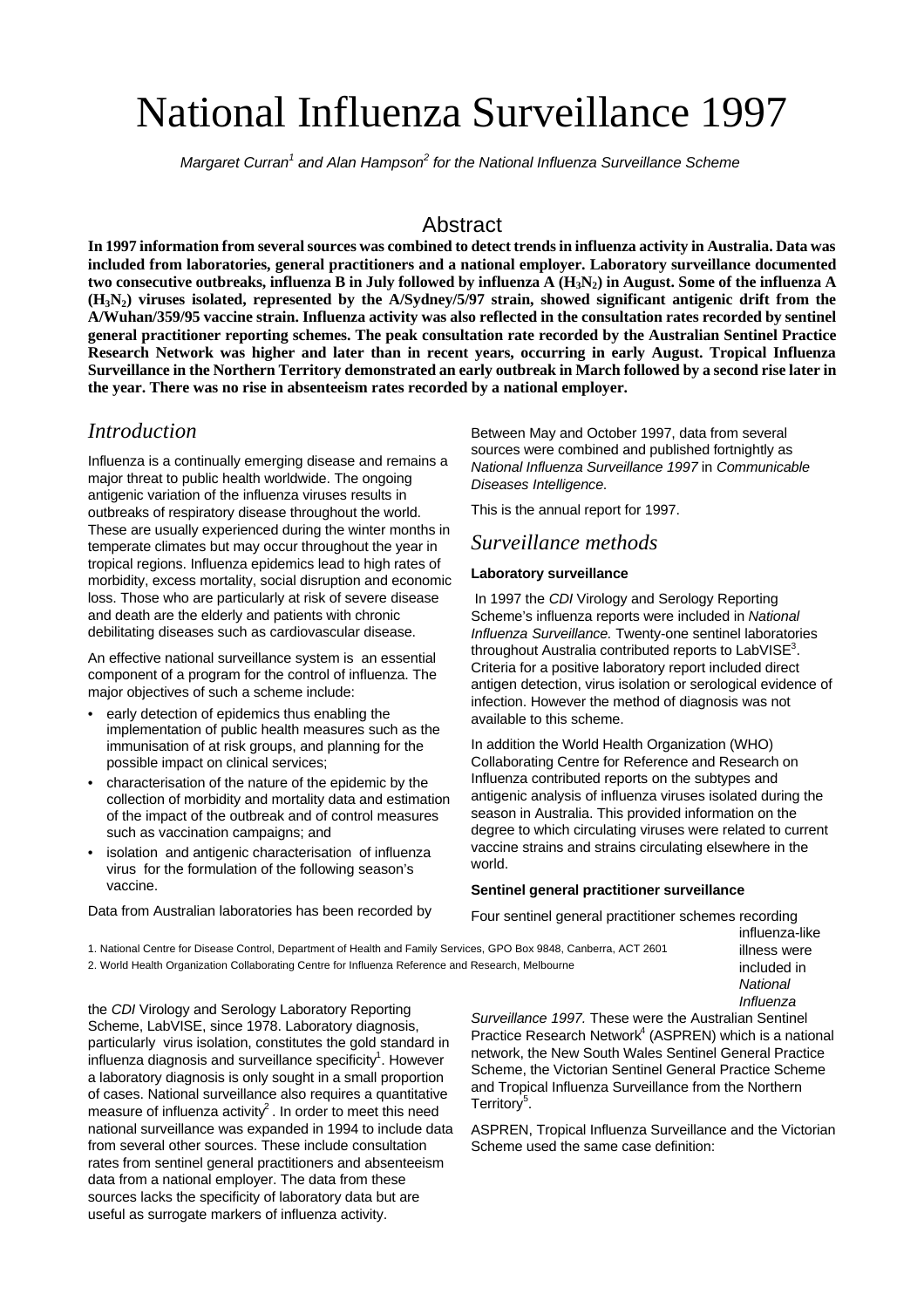- (a) Viral culture or serological evidence of influenza virus infection, or
- (b) influenza epidemic, plus four of the criteria in (c), or
- (c) six of the following:
	- (i) sudden onset (within 12 hours)
	- (ii) cough
	- (iii) rigors or chills
	- (iv) fever
	- (v) prostration and weakness
	- (vi) myalgia, widespread aches and pains
	- (vii) no significant respiratory physical signs other than redness of nasal mucous membrane and throat
	- (viii) influenza in close contacts.

The case definition used by the New South Wales Scheme was all of the following:

- (a) Cough
- (b) myalgia
- (c) no abnormal respiratory physical signs other than inflammation of nasal mucous membranes and throat
- (d) two of the following:
	- (i) sudden onset (less than 12 hours)
	- (ii) rigors, chills or fever
	- (iii) prostration or weakness
	- (iv influenza in close contacts.

There was a delay of approximately two weeks between the end of the reporting period and the publication of data.

#### **Absenteeism surveillance**

In 1997 Australia Post provided sick leave absenteeism data to *National Influenza Surveillance.* Absenteeism was reported as the percentage of total employees absent from work on a single day of the week.

## *Results*

#### **Laboratory surveillance**

#### *CDI* **Virology and Serology Laboratory Reporting Scheme**

The LabVISE scheme reported a total of 2,797 diagnoses of influenza in 1997. Seventeen percent of reports were for untyped virus. Of those reports for which the virus type was known 61% (1,436) were influenza A and 39% (906) influenza B (Figure 1). The sub-type was known for 97 of the influenza A reports, most (96) being of the  $H_3N_2$ sub-type. Only one report of influenza  $AH_1N_1$  virus was recorded.

This scheme recorded two distinct peaks in influenza virus activity, an early rise in influenza B followed by a second peak due to influenza A, (Figure 2).

The number of influenza B reports peaked in July at a higher level than previously recorded by the LabVISE scheme (Figure 3). Reports peaked in July in Victoria, New South Wales and Western Australia and later, in August, in Queensland and South Australia (Figure 4). The male:female ratio was 1.1:1 and 41% of reports were for children under the age of five years (Figure 5).

Overall Influenza A laboratory reports peaked in August. However the peak month of activity varied in the States and Territories. This occurred in July in New South Wales, followed by Queensland, South Australia and Victoria in August (Figure 6). Reports from Western Australia did not peak until September. Slightly more reports were received for males, male:female ratio 1.1:1. Forty nine per cent of patients were less than five years of age and 14% were in the over 65 years age group (Figure 5).

#### **Figure 1. Influenza laboratory reports, 1997, by virus type and week of specimen collection**

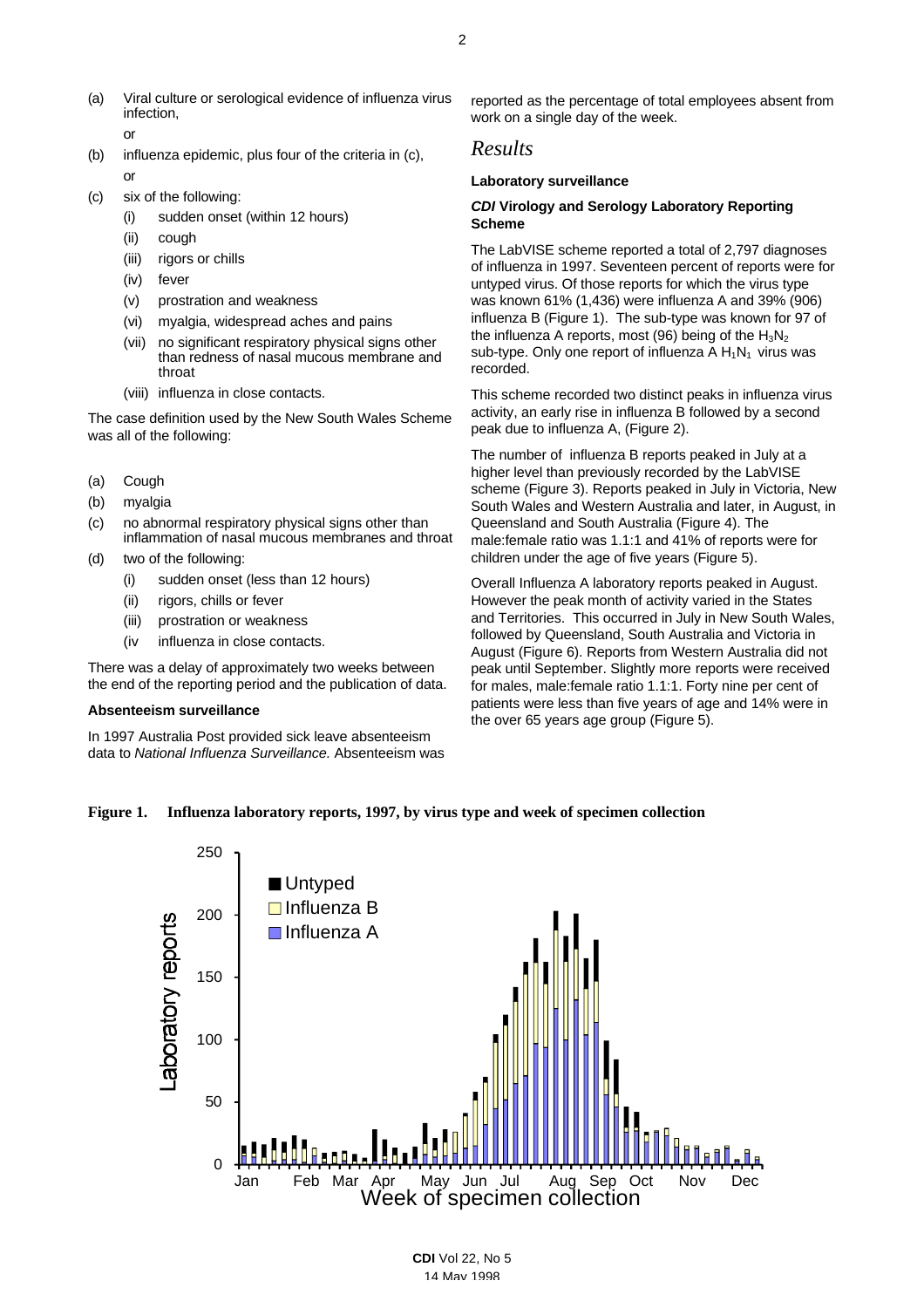In 1997 the Centre analysed 1,178 Australian influenza isolates of which 701 (60%) were influenza A and 477(40%) influenza B. All of the Australian influenza A viruses were subtyped as  $H_3N_2$ .

While sequence analysis of the influenza B isolates showed some evidence of genetic drift in the haemagglutinin antigen, antigenically they were uniformly similar to the B/Beijing/184/93 vaccine reference strain.

The influenza A  $(H_3N_2)$  isolates fell into two groups both genetically and antigenically. The majority of isolates (74%) for the year were antigenically similar to the A/Wuhan/359/95 vaccine reference strain but with some evidence of genetic drift. The remaining 26% of isolates, characterized by the A/Sydney/5/97 strain, were antigenically and genetically distinct and represent a significant new  $H_3N_2$  variant. A/Sydney-like viruses were

unequally distributed throughout the country and occurred in highest proportion in isolates received from New South Wales and the Australian Capital Territory. The number of A/Sydney-like isolates increased as the season progressed and isolates from Northern Australia reported late in the year were A/Sydney-like. Antibody studies conducted with post-vaccination sera from recipients of vaccines containing an A/Wuhan/359/95 ( $H_3N_2$ ) component showed significantly reduced responses against A/Sydney/5/97.

#### **Sentinel general practitioner surveillance**

The consultation rate for influenza-like illness reported to the ASPREN scheme rose throughout the winter months of 1997, peaking at 35 consultations per 1,000 encounters in early August (Figure 7). This rate was higher than that recorded in recent years and occurred later, coinciding with the weekly peak in total laboratory reports in late July/early August (Figure 1). The Victorian scheme showed a similar seasonal distribution to the ASPREN scheme but peaked at a higher rate of approximately 50 consultations per 1,000 encounters (Figure 8). The New South Wales scheme showed a similarly high rate but with two distinct peaks several weeks apart. Tropical Influenza Surveillance from the Northern Territory demonstrated an early

**Figure 2. Influenza A and B laboratory reports, 1997, by month of specimen collection** 







**Figure 4. Influenza B laboratory reports, 1997, by State/Territory and month of specimen collection**

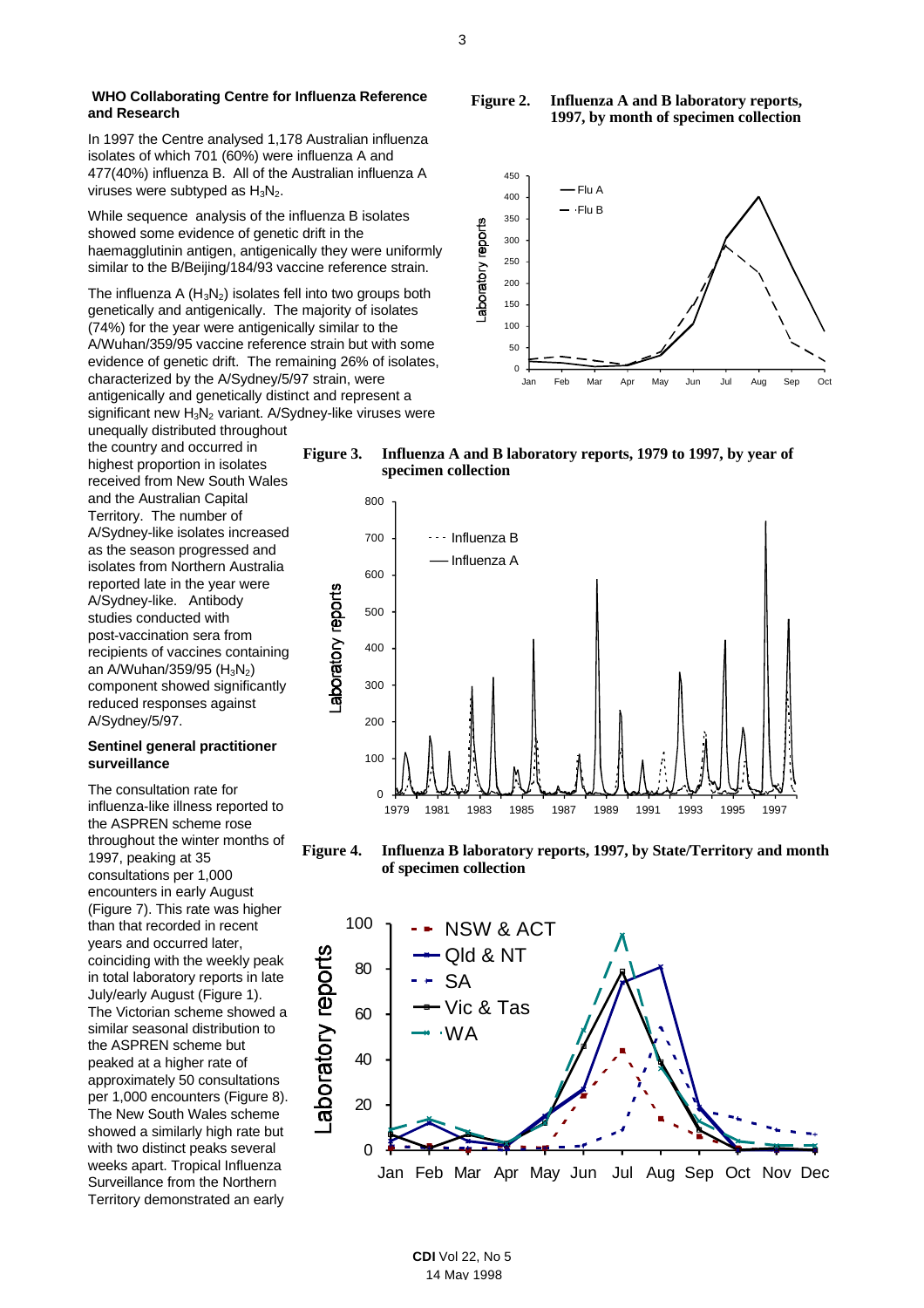

### **Figure 5. Influenza A and B laboratory reports, 1997, by age group**

peak in March, followed by a second rise in August and September.

#### **Absenteeism surveillance**

National absenteeism rates reported by Australia Post showed little variation throughout the winter months (Figure 9). There was no apparent trend which could be attributed to increased influenza activity.

## *Discussion*

In Australia two sequential epidemics of influenza were documented in 1997. Following sporadic influenza B activity in the preceding summer, particularly in the North, there was an early outbreak of influenza B throughout the country. This was followed by a second outbreak due to influenza A  $(H_3N_2)$ .

Outbreaks of influenza B in Australia have been recorded in alternate years, the most recent previous epidemic year









being 1995<sup>6</sup>. Whilst the number of laboratory reports of influenza B was higher than previously recorded it is uncertain whether this was due to the severity of the epidemic attributable to this virus type or whether increased laboratory surveillance may have contributed.

Whilst the number of laboratory reports of influenza A in Australia was markedly lower than in 1996, they remained high compared to other years. The predominating sub-type was H3N2, as was the case in 1994 and 1996<sup>8</sup>. This sub-type has also been reported in large numbers in the United States in the 1997-98 winter period<sup>9</sup>. Influenza  $H_3N_2$  also caused widespread influenza in Japan recently. However in other parts of the Northern Hemisphere, notably Europe, influenza outbreaks were small and scattered and attributed to both  $H_3N_2$  and  $H_1N_1$  strains although there have been some late outbreaks in a number of European countries<sup>10</sup>. Only a single isolate of  $H_1N_1$  was recorded in Australia in 1997. The last major outbreak due to this virus was in 1995 $^6$ .

New Zealand also recorded a late peak in influenza activity in 1997, this being due to an outbreak of influenza B followed by a second outbreak of influenza A  $(H_3N_2)^7$ . However 62% of isolates were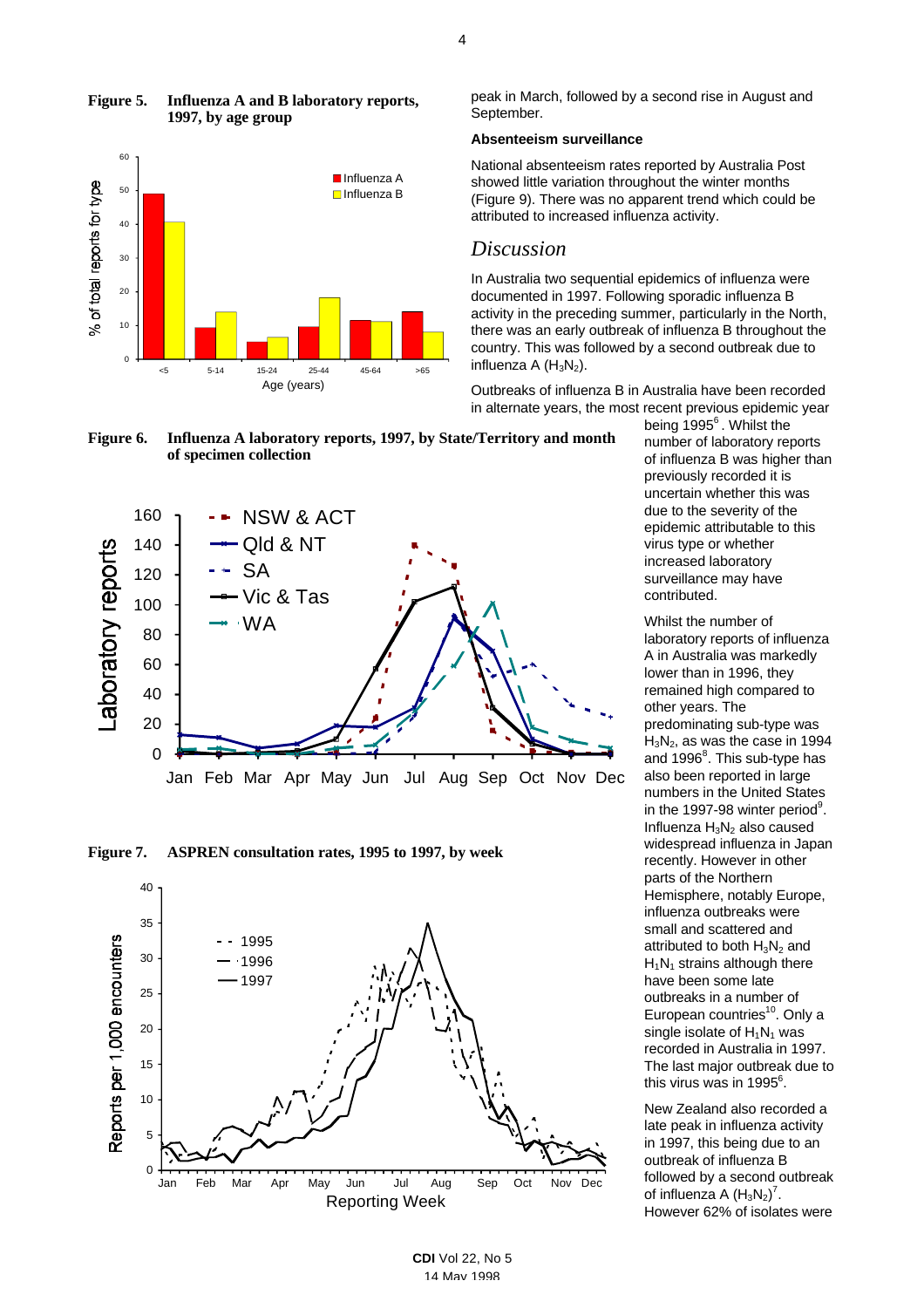influenza B and only 38% influenza A which is in contrast to Australia were most laboratory reports were for the type A virus. A further difference is that the sentinel general practitioner consultation rate recorded in New Zealand was lower than recorded in 1996, whilst those recorded in Australia were higher than usual. The epidemiology of influenza frequently differs between Australia and New Zealand. In 1996 New Zealand experienced one of its most severe epidemics in recent years due to A/Wuhan/359/95 and this may have contributed a

Data from sentinel general practitioners is a sensitive and timely but non-specific indicator of influenza activity<sup>12</sup>. Overall, other than for the Northern Territory, the consultation rates were higher than recorded in previous years, indicating that the impact of influenza on morbidity was more severe in 1997 than in previous recent years  $6,7,13$ . This is supported by the laboratory data. The late peak in activity recorded by the ASPREN scheme was probably associated with illness due to both the type A and the type B virus. In the absence of laboratory

#### **Figure 8. Sentinel general practitioner consultation rates 1997, by week and scheme**



substantial population immunity to  $H_3N_2$  viruses. The great majority (86%) of 1997  $H_3N_2$  isolates examined from New Zealand were A/Sydney/5/97-like.

A/Sydney-like viruses predominated during the Northern hemisphere winter and accounted for over 80% of isolates





in the United States of America. Outbreak investigations conducted in the United States of America suggested that the A/Wuhan/359/95-like vaccine strain afforded low protection against infection with A/Sydney-like viruses but appeared to reduce death rates $^{11}$ .

confirmation it is not possible to accurately estimate the true extent to which consultations were for influenza, and not other respiratory viruses, and to determine the impact of each virus type.

The consultation rates recorded by the different sentinel general practitioner schemes are usually similar<sup>6,7,13</sup>, other than for the Northern Territory where the epidemiology of influenza is known to be different<sup>5</sup>. The higher rates of consultation recorded by the New South Wales and Victorian schemes this year, compared to ASPREN, probably reflects large localised outbreaks.

The Northern Territory documented two outbreaks of influenza, an early small peak which preceded the winter

epidemic elsewhere in Australia, followed by a second larger peak later in the year. This is similar to 1996<sup>7</sup> and is consistent with data from other tropical regions which also record a bimodal pattern of disease<sup>14</sup>. The initial peak was due to influenza B whereas the later peak was caused by  $A/Sy$ dney-like  $H_3N_2$  viruses.

In Western Australia the influenza B outbreak occurred in July and influenza A much later in September. By contrast other States and Territories experienced concurrent peaks in the laboratory diagnoses of the two virus types. Western Australia, Queensland and the Northern Territory demonstrated a slight rise in influenza B diagnoses in February. This may have been due to the continuing circulation of this virus following the outbreak of influenza B reported on an oil rig off the coast of the Northern Territory in December 1996<sup>15</sup>.

At its meeting in October 1997 the Australian Influenza Vaccine Committee recommended the inclusion of an A/Sydney/5/97-like virus in the Australian vaccine for 1998 $16$ . At that time viruses of this type had been found in few locations and in relatively small numbers. In the intervening 6 months A/Sydney-like viruses have become widespread and the predominant  $H_3N_2$  variant. This rapid evolution of viruses of the  $H_3N_2$  subtype, their association with severe disease and excess mortality, and the US experience of low protection by vaccines containing the preceding variant serve to emphasise the value of surveillance and regular updating of influenza vaccines.